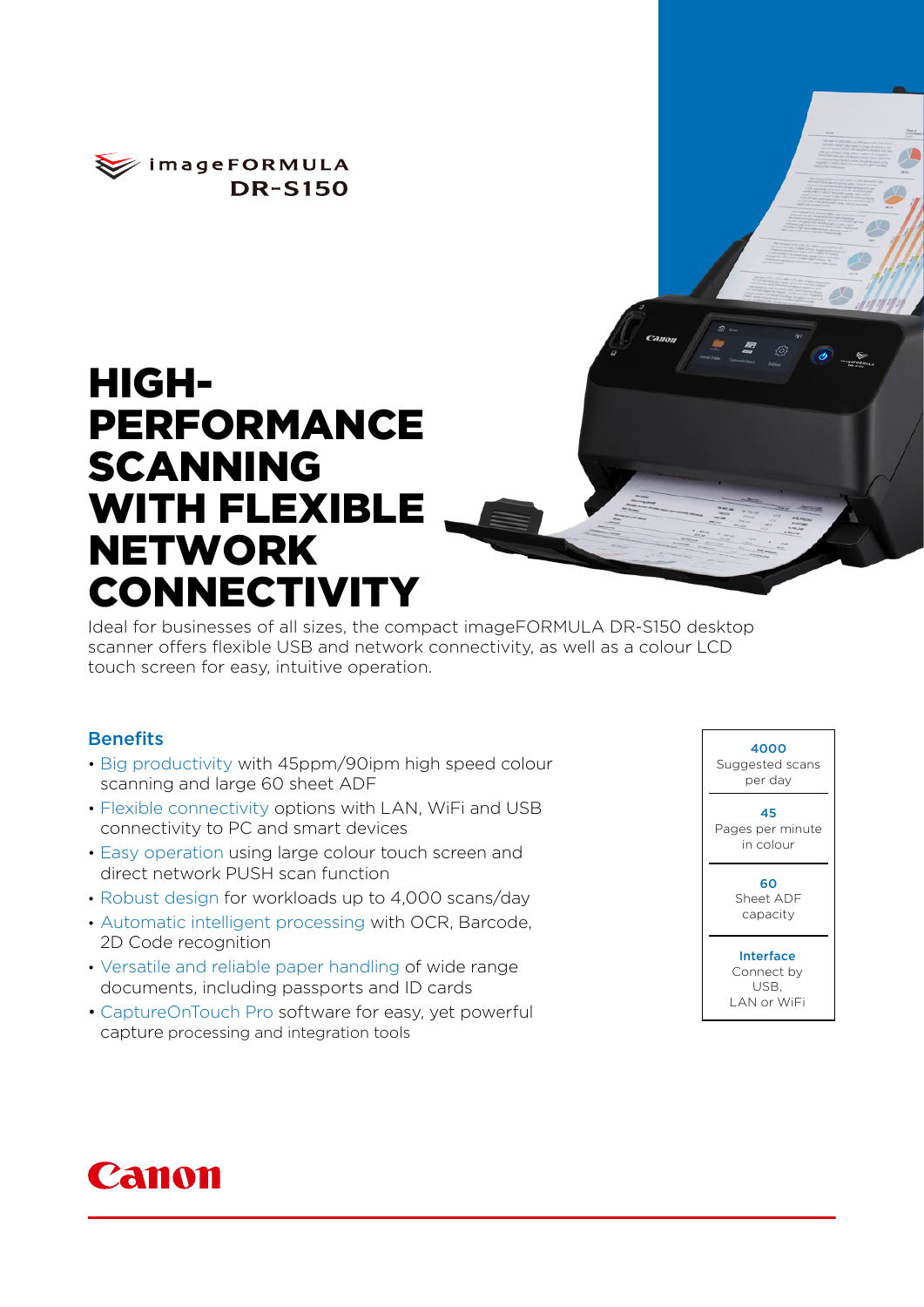## imageFORMULA DR-S150

Discover fast, reliable high-performance scanning, with easy operation via the large colour touch screen. LAN, WiFi or USB interface options allow flexible connectivity, for convenient use across all types of scanning applications and environments.

#### **CONNECTIVITY**

For flexible use anywhere in the office or in customer-facing locations, the DR-S150 connects both wired and wirelessly to the network, or in traditional method to a PC via USB. Documents can be scanned directly from the touch screen panel or using your PC or smart device.



#### BIG PRODUCTIVITY, SMALL FOOTPRINT

Designed for the modern office, the DR-S150 seamlessly integrates into busy offices with multiple users, as well as customer facing environments. The compact footprint allows it to be placed in locations where space is limited. The device supports high speed colour scanning of up to 90 images per minute, and is capable of scanning batches of 60 sheets in a single operation. It can also handle heavy workloads of up to 4,000 scans per day, making it dependable and reliable for a range of jobs.



#### **EFFICIENCY**

With one-touch scanning support, you can preconfigure jobs to take place at the touch of a button on the large colour touch LCD screen. Users can send their scans effortlessly to various destinations, and with PUSH scanning supported, you can send images directly to your output destination without routing via a PC connection.

#### RELIABLE VERSATILE FEEDING

Scan various document types, with reliable feed and separation rollers to make batch scanning of mixed document types easy. You can scan a variety of documents, from thin to thick, including plastic ID cards, embossed cards, and even passports. With ultrasonic doublefeed detection, you can be assured all documents are scanned and no information goes missing.

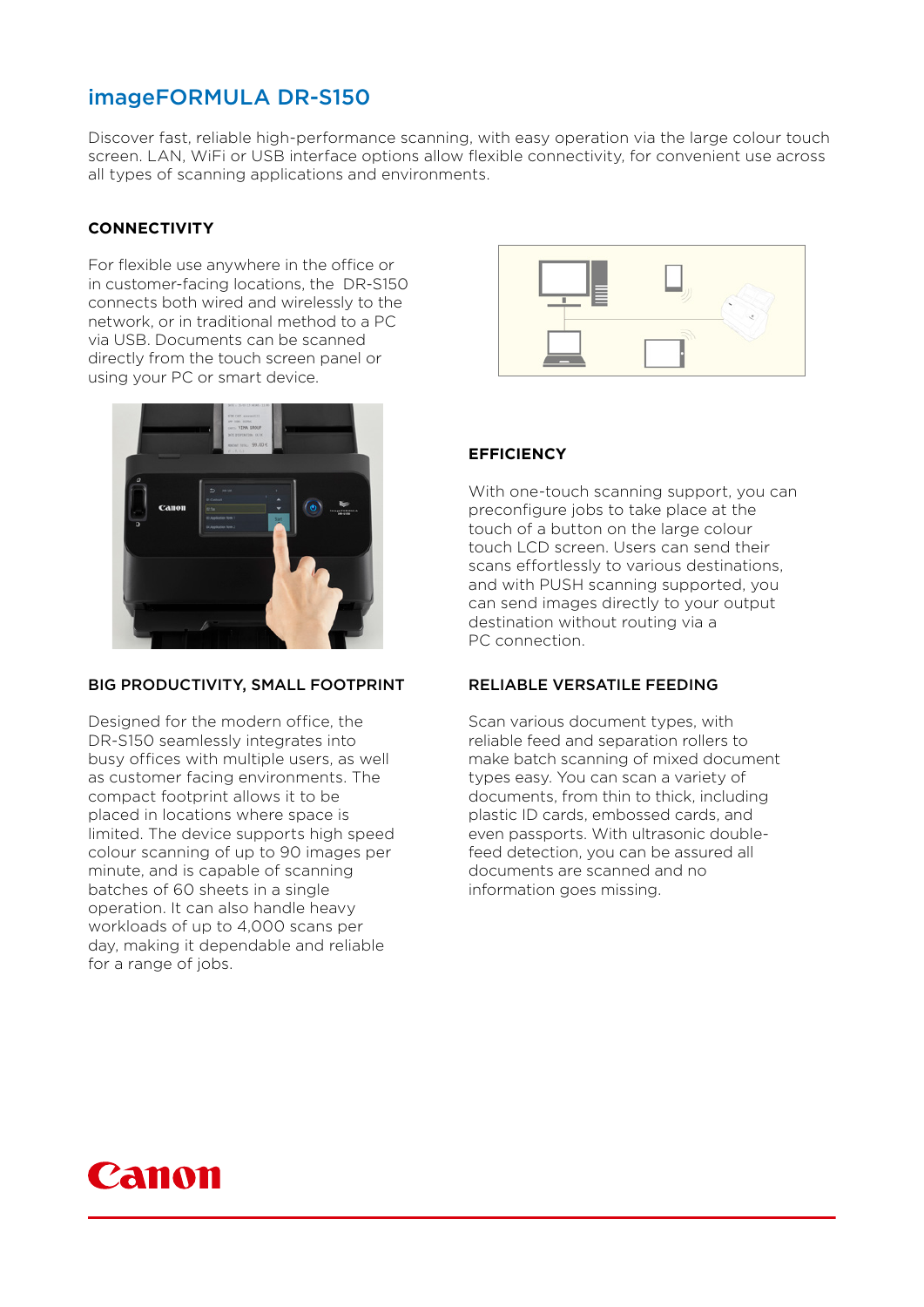

#### OPTIMISED IMAGE QUALITY

Using Active Threshold various documents, whether they have feint text or patterned backgrounds, can be scanned and processed together without the need to change any settings, saving valuable time.





#### INTUITIVE SCANNING

CaptureOnTouch Pro offers a user-friendly interface using simple icon-based operation. Easily configure job button shortcuts for frequently performed scan tasks to save and send documents to multiple destinations, including cloud services. Automatically scan and separate batches of documents into separate files using various methods including zonal OCR, barcode and 2D code recognition. Output index data files for easier integration into existing workflows and document management systems.

## Canon